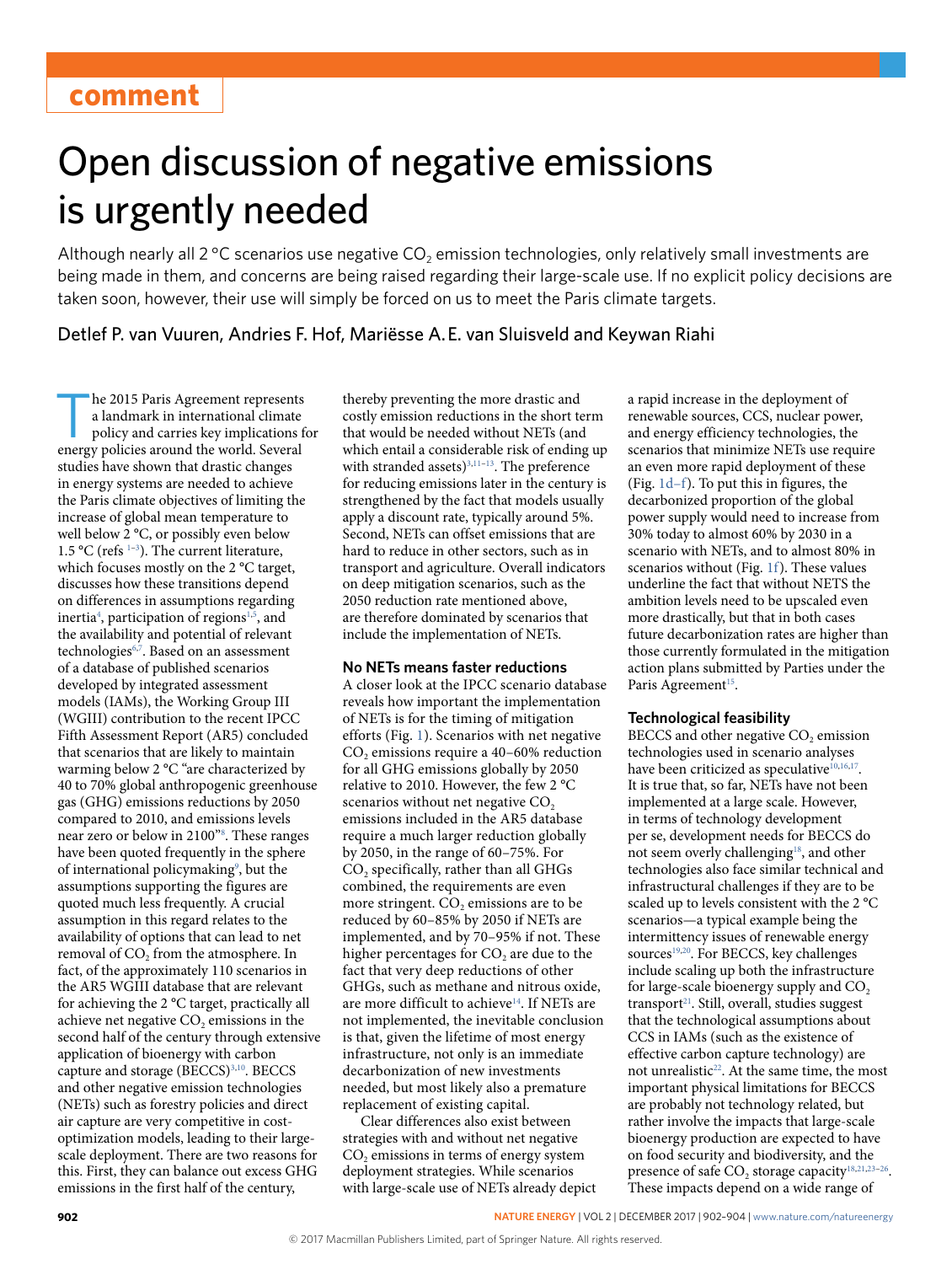

<span id="page-1-0"></span>**Fig. 1** Greenhouse gas emissions and energy system implications under baseline and 2 °C scenarios with and without net negative CO<sub>2</sub> emissions. **a**, CO<sub>2</sub> emissions. **b**, Kyoto gas emissions (CO<sub>2</sub>, CH<sub>4</sub>, N<sub>2</sub>O, hydrofluorocarbons, perfluorocarbons and SF<sub>6</sub>) and **c**, the ratio between cumulative emissions and the total CO2 budget of each scenario from the AR5 database over the 2010–2100 period. **d–f**, Implications for the energy system: unabated use of fossil fuels (**d**), biomass with CCS (**e**) and decarbonized power supply (**f**). Data shown are obtained from the IPCC AR5 scenario database. In each panel, the vertical bars show the 15–85th percentile. Baseline scenarios are shown as grey lines. Green and blue lines, respectively, show scenarios in the category leading to a concentration of 430-480 ppm CO<sub>2</sub> equivalent (corresponding to a probable change of staying below 2 °C), with and without net negative CO<sub>2</sub> emissions<sup>3,41</sup>. Dotted lines refer to the average value in each category. The legend summarizes the emission reductions in 2050 compared to 2010 for CO<sub>2</sub> and Kyoto gas emissions (15–85th percentile) as shown by the vertical bars in panel **a** and **b**, respectively (negative values indicate an increase compared to 2010).

factors, including future developments in agricultural yield. Interestingly, because scenarios not using NETs require a deeper and earlier decarbonization of energy use to reach the 2 °C target, the scenario literature shows that bioenergy use in this case is also likely to be extensive, mainly to decarbonize transport (as emissions in difficult-to-abate sectors cannot be compensated any more by BECCS). In other words, careful consideration and strict monitoring of the possible impacts of bioenergy will be needed both with and without the use of BECCS. The prospects for safe and sufficient  $CO<sub>2</sub>$ 

storage capacity seem promising, but are also still uncertain, especially for options other than the use of empty oil and natural gas reservoirs<sup>[27](#page-2-22)-[29](#page-2-23)</sup>.

A possibly much more problematic factor than technological feasibility, certainly in the short term, is the lack of societal and governmental support for CCS<sup>[22](#page-2-19)[,30](#page-2-24)-32</sup>. Several CCS demonstration projects proposed in the past few years (such as Barendrecht in the Netherlands and Peterhead in the UK) have been cancelled because of public opposition or lack of broad political support $31,33$ , although other projects have been more

successful<sup>[34](#page-2-28),35</sup>. Another constraint is that, while BECCS might (at some point in time) be economical from a macro-economic perspective, it is not yet clear how markets should be organized in the real world to take into account negative emissions $18,36$  $18,36$ .

## **Possible lock-in**

These uncertainties, combined with the observation that the few technologies that can bring about negative emissions share similar characteristics (for example, the huge demand for land for BECCS and afforestation, and large-scale CO<sub>2</sub> storage